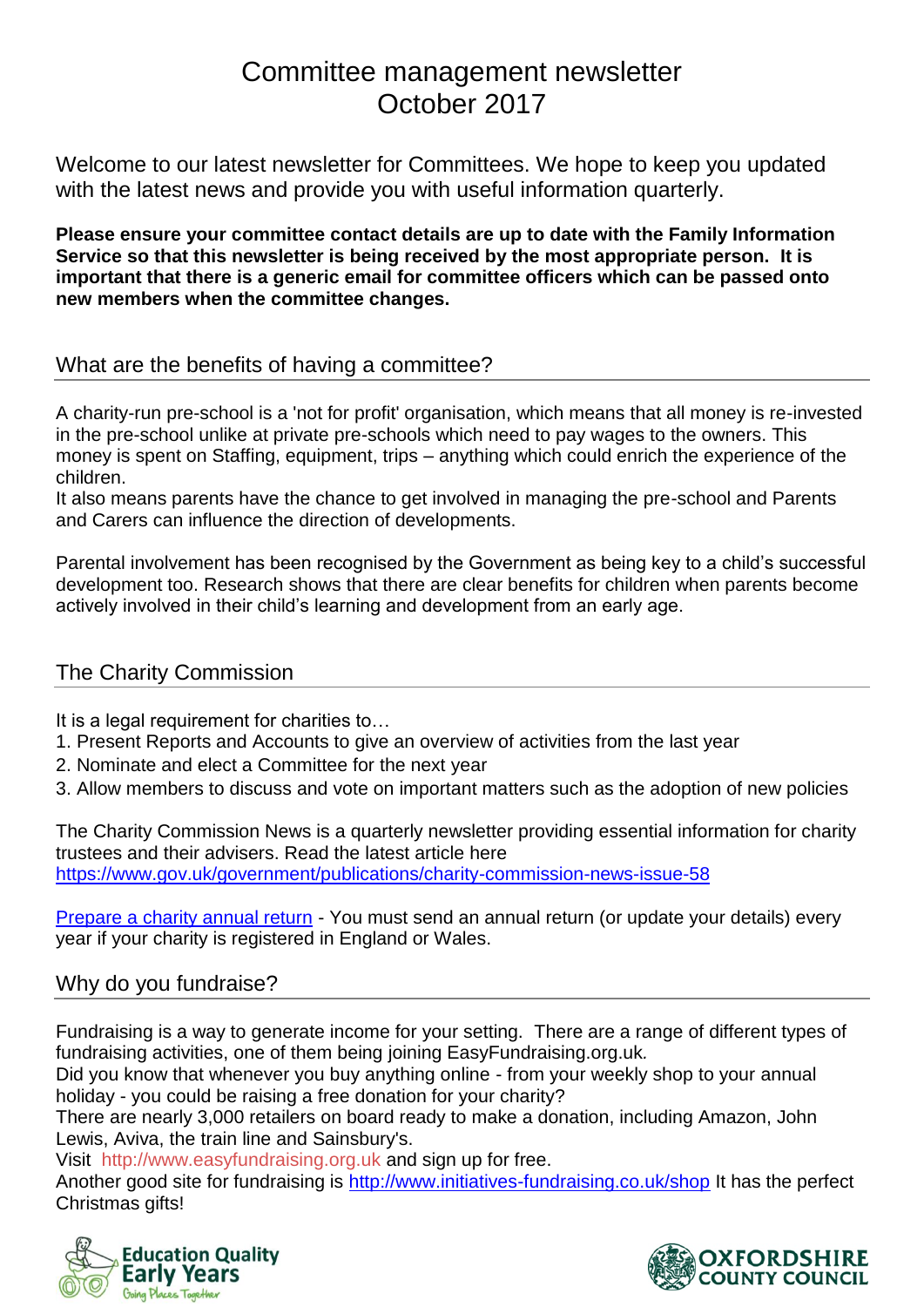# DBS checks

Changes to the guidance about signing up to the DBS update service: this is strongly recommended but no longer mandatory. [Disclosure and Barring Service \(DBS\) checks: childcare](http://links.govdelivery.com/track?type=click&enid=ZWFzPTEmbXNpZD0mYXVpZD0mbWFpbGluZ2lkPTIwMTcxMDA2Ljc5MTQxODExJm1lc3NhZ2VpZD1NREItUFJELUJVTC0yMDE3MTAwNi43OTE0MTgxMSZkYXRhYmFzZWlkPTEwMDEmc2VyaWFsPTE3MTI2OTY0JmVtYWlsaWQ9cGF1bGEubG9jaHJpZUBveGZvcmRzaGlyZS5nb3YudWsmdXNlcmlkPXBhdWxhLmxvY2hyaWVAb3hmb3Jkc2hpcmUuZ292LnVrJnRhcmdldGlkPSZmbD0mbXZpZD0mZXh0cmE9JiYm&&&101&&&https://www.gov.uk/government/publications/disclosure-and-barring-service-dbs-checks-for-childcare-providers-who-register-with-ofsted)  [providers](http://links.govdelivery.com/track?type=click&enid=ZWFzPTEmbXNpZD0mYXVpZD0mbWFpbGluZ2lkPTIwMTcxMDA2Ljc5MTQxODExJm1lc3NhZ2VpZD1NREItUFJELUJVTC0yMDE3MTAwNi43OTE0MTgxMSZkYXRhYmFzZWlkPTEwMDEmc2VyaWFsPTE3MTI2OTY0JmVtYWlsaWQ9cGF1bGEubG9jaHJpZUBveGZvcmRzaGlyZS5nb3YudWsmdXNlcmlkPXBhdWxhLmxvY2hyaWVAb3hmb3Jkc2hpcmUuZ292LnVrJnRhcmdldGlkPSZmbD0mbXZpZD0mZXh0cmE9JiYm&&&101&&&https://www.gov.uk/government/publications/disclosure-and-barring-service-dbs-checks-for-childcare-providers-who-register-with-ofsted)

## Committee Safeguarding responsibilities

- Have all committee members completed an EY2 form and have a DBS check?
- Are the committee up to date with safeguarding and safer recruitment training? We would suggest that at least one committee member attends a face to face course (Generalist followed by Designated Lead) to ensure they understand the roles and responsibilities of the pre-school staff. There is also a free e-learning course via the OSCB website that other committee members could complete (Awareness of Abuse and Neglect Safeguarding).

We are hoping to deliver an EY safer recruitment course in January 2018. The cost £50 per person (booking through Step into Training). The NSPCC online training is also available, which is approved by the consortium.

- Have any allegations against staff been reported to the Local Authority Designated Lead Officer (LADO) and to Ofsted? It is not your responsibility to investigate allegations against staff, the LADO will do this and work with you. Your setting may face enforcement action from Ofsted if you do not report an allegation against a member of staff. They will consider if your systems, policies and procedures are inadequate. Ofsted has the power to suspend registration at any time, if it considers children at risk and may decide to bring forward an inspection or carry out more frequent inspections.
- Check with your staff that their safeguarding training is up to date and they have ongoing professional development throughout the year.

### How can the committee help to create a safe environment?

Adopt a safe and robust employment practices:

- Maintain open communication between management, all staff, parents and children
- Establish a culture of trust an honesty
- Ensure that staff regularly update their child protection training
- Include all procedures and the setting's ethos for the safety of children in the staff induction policy and complete the safeguarding self-assessment tool with the staff.
- Regularly discuss, monitor and review policies and procedures in whole staff meetings, supervision and appraisals.

# News from ACAS

Gender pay reporting legislation requires employers with 250 or more employees to publish statutory calculations every year showing how large the pay gap is between their male and female employees. <http://www.acas.org.uk/index.aspx?articleid=5768>